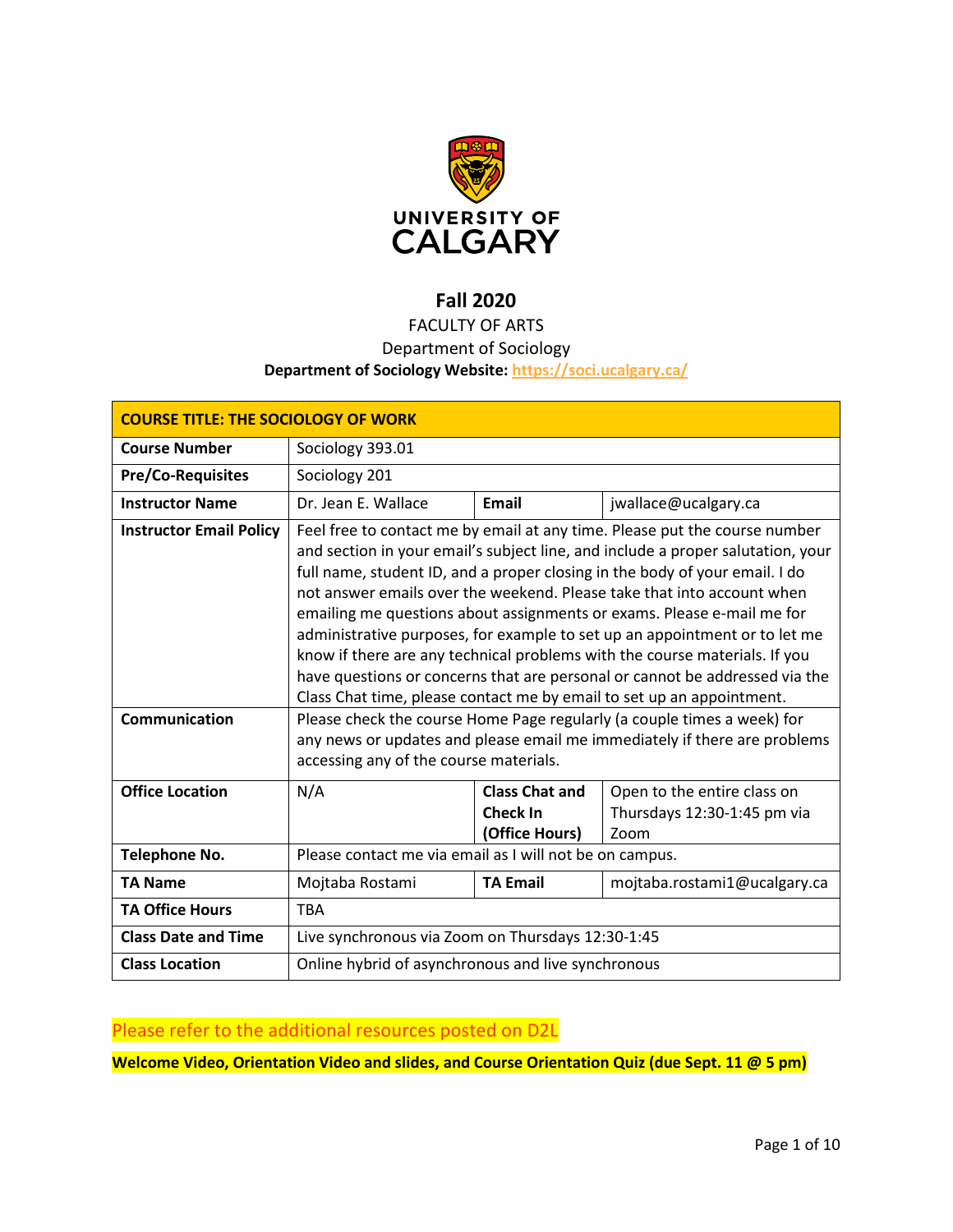### Course Description

This course adopts sociology as a perspective for gaining a better understanding of the meaning and nature of work. This course will provide an overview of the major concepts and topics, theoretical orientations and research methodologies fundamental to the sociology of work.

### Course Objectives/Learning Outcomes

The main goal of this course is to foster an understanding of the sociology of work. My teaching goals are for students to:

- *Become familiar* with a variety of current topics and empirical studies of issues related to work.
- *Critically read, analyze, and discuss* theoretical and empirical literature on the sociology of work.
- *Discuss and apply* course material to real work and daily life examples and experiences.

### Course Format

This course is a hybrid course that includes both synchronous and asynchronous components. I am offering pre-recorded, asynchronous micro-lectures that supplement the assigned readings that are posted on D2L for each module/class. Most of the lecture materials complement the readings but do not duplicate them. Both are necessary to meet the learning objectives of the course. There are four general thematic sections to the course (see below) and I will post each section of materials onto D2L in advance of that section. There are *no required scheduled meetings* with the instructor. Students are invited to check in through weekly scheduled synchronous Zoom *Class Chat and Check In* on Thursdays from 12:30-1:45 pm, but these are optional, not required and not graded. These meetings are designed to be live office hours where you will have the opportunity to ask questions and discuss the course materials. You are invited to send me questions in advance of the Thursday meetings via email or raise them during that time. I may also propose topics for discussion during this time to ensure that we're all on the same page with the materials covered that week.

This format of teaching and learning is new for most of us. It can be stressful and uncertain. I have posted two small documents on helpful tips for taking online courses. Please check them out and feel free to share advice and/or ask questions on the Discussion Board about any of challenges of this new experience.

### Learning Resources

There is **one required text** for this course (Volti, 2012) and **eight required journal articles**. Additional resources, such as videos, newspaper articles, etc. are posted on the relevant module outline.

**Required Text:** Volti, Rudi (2012). *An Introduction to the Sociology of Work and Occupations (2nd Edition)*. Sage Publications, Thousand Oaks. Hard copy available at the bookstore.

- eBook access for rent or purchase available at[: https://www.vitalsource.com/products/an](https://www.vitalsource.com/products/an-introduction-to-the-sociology-of-work-and-rudi-volti-v9781483342412)[introduction-to-the-sociology-of-work-and-rudi-volti-v9781483342412](https://www.vitalsource.com/products/an-introduction-to-the-sociology-of-work-and-rudi-volti-v9781483342412)
- Kindle eBook available at: [https://www.amazon.com/Introduction-Sociology-Work-Occupations](https://www.amazon.com/Introduction-Sociology-Work-Occupations-ebook/dp/B00ELTPX4Y/ref=sr_1_1?ie=UTF8&qid=1477881150&sr=8-1&keywords=9781483342412)[ebook/dp/B00ELTPX4Y/ref=sr\\_1\\_1?ie=UTF8&qid=1477881150&sr=8-](https://www.amazon.com/Introduction-Sociology-Work-Occupations-ebook/dp/B00ELTPX4Y/ref=sr_1_1?ie=UTF8&qid=1477881150&sr=8-1&keywords=9781483342412) [1&keywords=9781483342412](https://www.amazon.com/Introduction-Sociology-Work-Occupations-ebook/dp/B00ELTPX4Y/ref=sr_1_1?ie=UTF8&qid=1477881150&sr=8-1&keywords=9781483342412)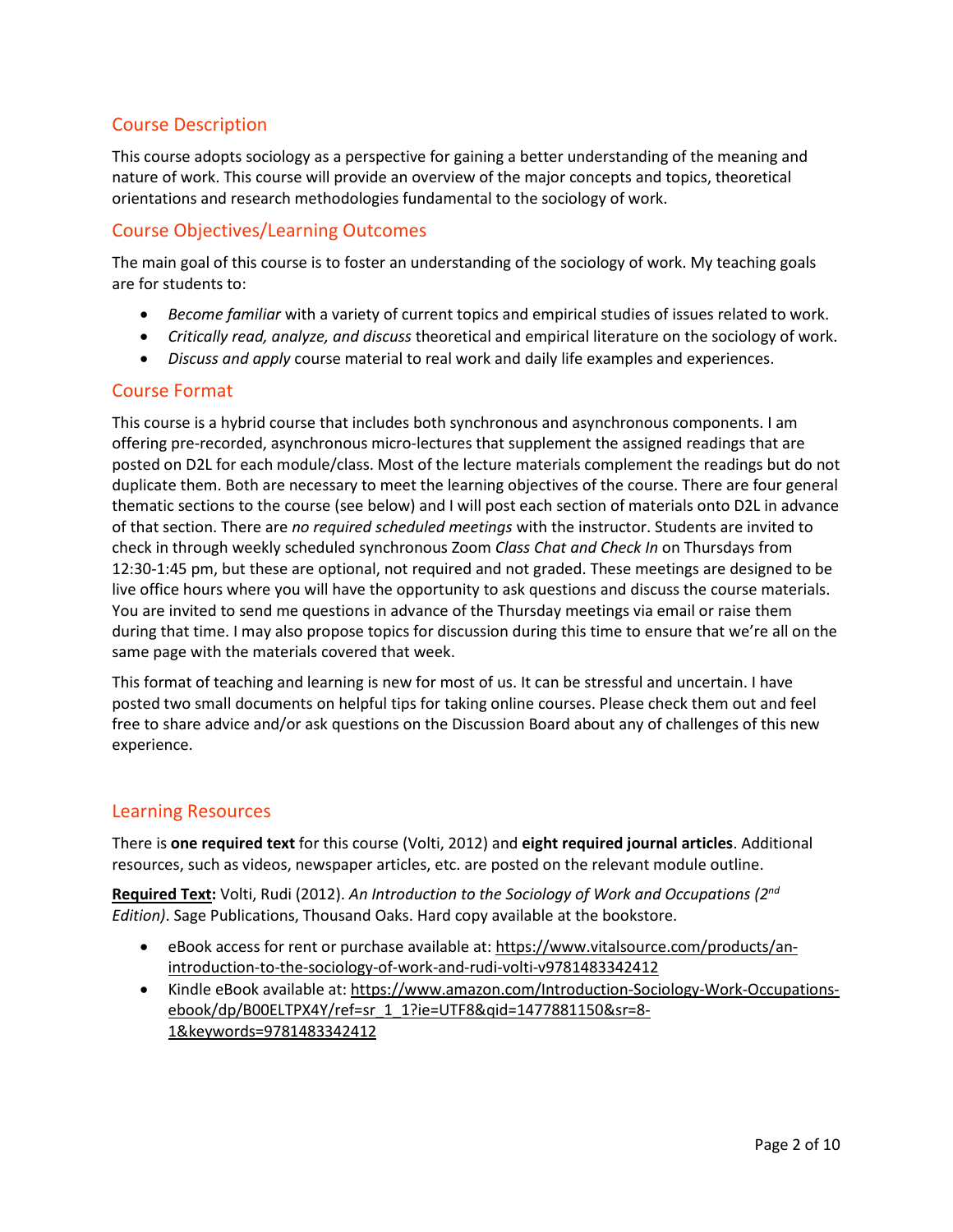**Required Journal Articles:** The links for the articles are below and you need your UCID number and password to login to the UC library to access them.

**R1)** Rai, G.S. (2013). Job Satisfaction Among Long-Term Staff: Bureaucracy Isn't Always Bad. *Administration in Social Work*, 37(1):90-99.

[http://www-tandfonline-](http://www-tandfonline-com.ezproxy.lib.ucalgary.ca/doi/pdf/10.1080/03643107.2012.657750?needAccess=true)

[com.ezproxy.lib.ucalgary.ca/doi/pdf/10.1080/03643107.2012.657750?needAccess=true](http://www-tandfonline-com.ezproxy.lib.ucalgary.ca/doi/pdf/10.1080/03643107.2012.657750?needAccess=true)

**R2)** Levitt, T. (1972). Production-Line Approach to Service. *Harvard Business Review*, 50(5):41-52. [https://ucalgary-primo.hosted.exlibrisgroup.com/primo-](https://ucalgary-primo.hosted.exlibrisgroup.com/primo-explore/fulldisplay?docid=01UCALG_ALMA21631360390004336&context=L&vid=UCALGARY&search_scope=EVERYTHING&tab=everything&lang=en_US)

[explore/fulldisplay?docid=01UCALG\\_ALMA21631360390004336&context=L&vid=UCALGARY&search\\_sc](https://ucalgary-primo.hosted.exlibrisgroup.com/primo-explore/fulldisplay?docid=01UCALG_ALMA21631360390004336&context=L&vid=UCALGARY&search_scope=EVERYTHING&tab=everything&lang=en_US) [ope=EVERYTHING&tab=everything&lang=en\\_US](https://ucalgary-primo.hosted.exlibrisgroup.com/primo-explore/fulldisplay?docid=01UCALG_ALMA21631360390004336&context=L&vid=UCALGARY&search_scope=EVERYTHING&tab=everything&lang=en_US)

**R3)** Bunderson, J.S., and J.A. Thompson (2009). The Call of the Wild: Zookeepers, Callings, and the Double-edged Sword of Deeply Meaningful Work. *Administrative Science Quarterly*, 54:32-57. <http://asq.sagepub.com.ezproxy.lib.ucalgary.ca/content/54/1/32.full.pdf+html>

**R4)** Lemaire, J., and J.E. Wallace (2010). Not All Coping Strategies are Created Equal: A Mixed Methods Study Exploring Physicians' Self-Reported Coping Strategies. *BMC Health Services Research*, 10:208. <http://bmchealthservres.biomedcentral.com/articles/10.1186/1472-6963-10-208>

**R5)** Cuddy, A.J.C., Fiske, S.T., and Glick, P. (2004). When Professionals Become Mothers, Warmth Doesn't Cut the Ice. *Journal of Social Issues*, 59:263-274.

[http://ezproxy.lib.ucalgary.ca/login?url=http://search.ebscohost.com/login.aspx?direct=true&db=afh&A](http://ezproxy.lib.ucalgary.ca/login?url=http://search.ebscohost.com/login.aspx?direct=true&db=afh&AN=14989722&site=ehost-live) [N=14989722&site=ehost-live](http://ezproxy.lib.ucalgary.ca/login?url=http://search.ebscohost.com/login.aspx?direct=true&db=afh&AN=14989722&site=ehost-live)

**R6)** Bianchi, S.M., Sayer, L.C., Milkie, M.A., and J. P. Robinson (2012). Housework: Who Did, Does, or Will Do It, and How Much Does it Matter? *Social Forces*, 91(1): 55-63.

[http://ezproxy.lib.ucalgary.ca/login?url=http://search.ebscohost.com/login.aspx?direct=true&db=bth&](http://ezproxy.lib.ucalgary.ca/login?url=http://search.ebscohost.com/login.aspx?direct=true&db=bth&AN=85099006&site=ehost-live) [AN=85099006&site=ehost-live](http://ezproxy.lib.ucalgary.ca/login?url=http://search.ebscohost.com/login.aspx?direct=true&db=bth&AN=85099006&site=ehost-live)

**R7)** Maroto, M. L. (2011). Professionalizing Body Art: A Marginalized Occupational Group's Use of Informal and Formal Strategies of Control. *Work and Occupations*, 38(1):101-138.

<http://wox.sagepub.com.ezproxy.lib.ucalgary.ca/content/38/1/101.full.pdf+html>

**R8)** Schleef, D. (2000). "That's a Good Question!" Exploring Motivations for Law and Business School Choice. *Sociology of Education*, 73(3): 155-174. [https://www-jstor](https://www-jstor-org.ezproxy.lib.ucalgary.ca/stable/2673214)[org.ezproxy.lib.ucalgary.ca/stable/2673214](https://www-jstor-org.ezproxy.lib.ucalgary.ca/stable/2673214)

### Learning Technologies and Requirements

The following learning technologies are used in this course: a variety of features on **D2L** (e.g., Dropbox, quizzes, surveys), **Zoom**, **Power Point** presentations with audio. There is a D2L site for this course which contains relevant class resources and materials. I have also posted starter tips and Q&A for using these technologies in the Discussion Board on D2L (see "*Tips for Online Learning*"). In order to successfully engage in your learning experiences at the University of Calgary, you will need reliable access to the following technology:

- A computer with a supported operating system, as well as the latest security, and malware updates;
- A current and updated web browser;
- Webcam (built-in or external);
- Microphone and speaker (built-in or external), or headset with microphone;
- Current antivirus and/or firewall software enabled;
- Broadband internet connection.
- Most current laptops will have a built-in webcam, speaker and microphone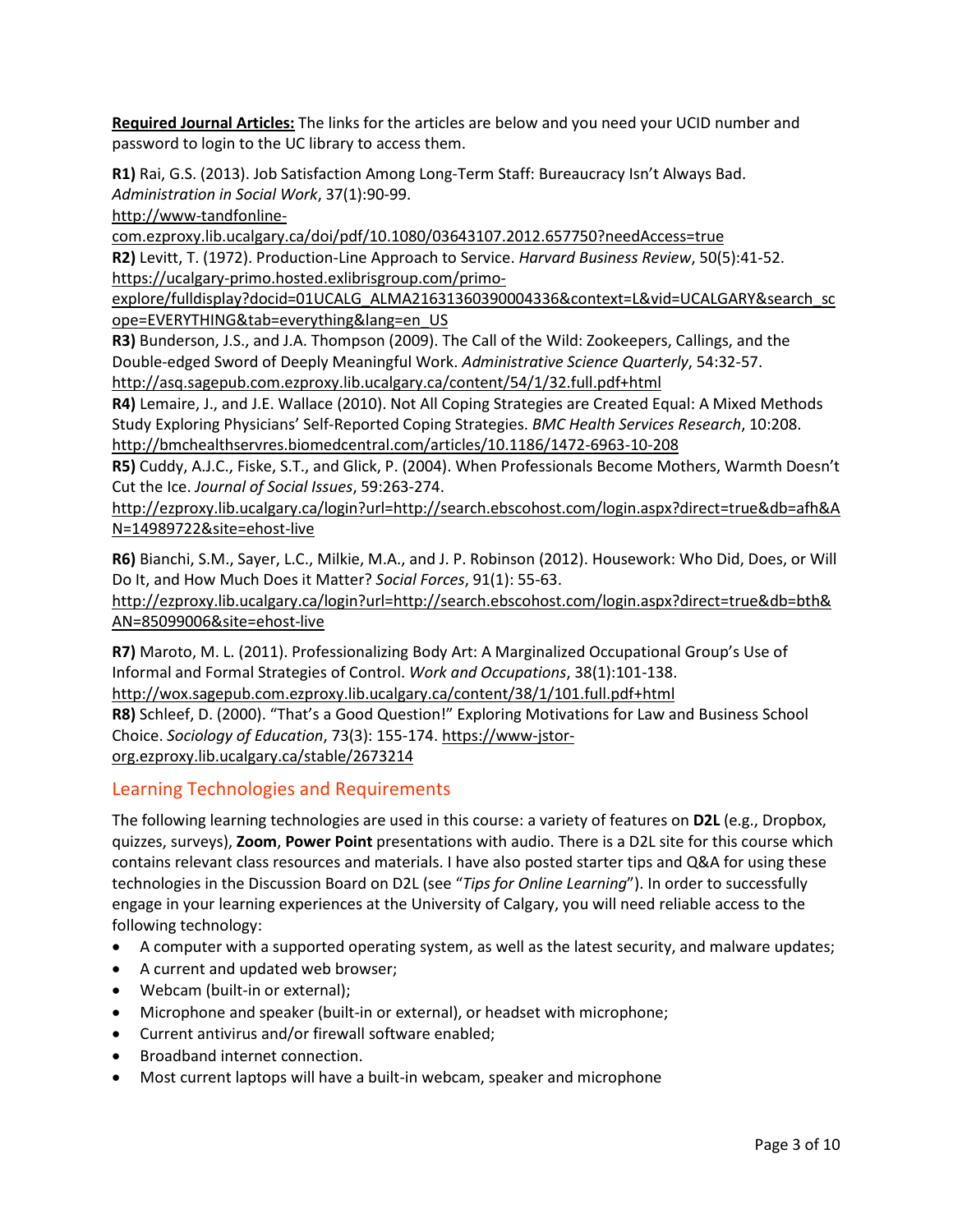## Methods of Assessment and Grading Weights

There are three different methods of evaluation for this course that include two **exams** (one midterm test and one registrar final exam), thirteen **weekly activities** and one **analytic pape**r. All will be submitted via D2L. Each of these are described in greater detail below.

**Two Exams (2 x 27% = 54% of your final grade)**: There will be one midterm exam and one registrarscheduled final exam in this course. Both will be multiple choice and open-book. You can complete the exams at any point in the scheduled 24-hour period; once you start the exam you will have to complete it within the allotted time of minutes. Questions will cover the assigned readings (irrespective of whether they were discussed in the recorded micro-lectures), recorded micro-lectures, activities, and videos. Questions are designed to test your comprehensive understanding of course material rather than your memorization skills. The final exam is not cumulative and will only cover material after the midterm exam. Please refer to the Lecture Schedule for material covered in each exam.

**Midterm:** via D2L on Thurs. Oct. 22 @ 12:30 after noon to Fri. Oct. 23 @ 12:30 after noon (113 mins.)

Final: Registrar Scheduled Final Exam TBA accessed via D2L (113 mins.)

**Thirteen Weekly Activities (13 x 2%=26% of your final grade):** Weekly activities include short quizzes, short answer essay questions, surveys and reflections. These activities ask you to address questions related to the lecture topic that week. The purpose of these activities is to give you the opportunity to think about and apply course material in a different way and to keep you engaged in the course. Except for the four quizzes, all other activities are already posted and open for you to complete at any time, but you should wait until the relevant materials are covered before attempting to do them. Each Weekly Assignment is accessed under the relevant module listed below. **Late activities will not be accepted.**

| <b>Module and Topic</b>          | <b>Activity</b>     | Date Due via D2L        |
|----------------------------------|---------------------|-------------------------|
| M0 Course Orientation            | Quiz <sup>*</sup>   | Fri. Sept. 11 @ 5:00 pm |
| M2 Industrialization             | <b>Short Answer</b> | Fri. Sept. 11 @ 5:00 pm |
| M4 Variables & Hypotheses        | Quiz <sup>*</sup>   | Fri. Sept. 18 @ 5:00 pm |
| M6 Technology                    | <b>Short Answer</b> | Fri. Sept. 25 @ 5:00 pm |
| M8 Mobility                      | Quiz <sup>*</sup>   | Fri. Oct. 2 @ 5:00 pm   |
| M10 Callings & Motivations       | Survey              | Fri. Oct. 9 @ 5:00 pm   |
| M11 Stress & Coping P1           | Reflections         | Fri. Oct. 16 @ 5:00 pm  |
| M12 Stress & Coping P2           | Reflections         | Fri. Oct. 16 @ 5:00 pm  |
| M15 Diversity in the Workplace   | <b>Short Answer</b> | Fri. Oct. 30 @ 5:00 pm  |
| M17 Housework                    | Quiz <sup>*</sup>   | Fri. Nov. 6 @ 5:00 pm   |
| M18 Parental Traits              | Survey              | Fri. Nov. 20 @ 5:00 pm  |
| M20 Professions                  | <b>Short Answer</b> | Fri. Nov. 27 @ 5:00 pm  |
| <b>M22 Exploring Career Link</b> | Survey              | Fri. Dec. 4 @ 5:00 pm   |

**Weekly Activities due via D2L and worth 2% each (Total = 26%)**

\***Quizzes** are available on Friday the week before at 5:00 pm and you have 30 minutes to complete them once you open them. Quiz scores are entered as raw scores and count for 2%.

#### **Grading Rubric for Short Answer, Reflections and Survey Activities:**

- **0 = Unsatisfactory:** rudimentary and superficial, little reflection, analysis or insight is evident
- **1 = Satisfactory:** generally competent, may be basic in places, some reflection, analysis and insight
- **2 = Outstanding:** rich in content, full of thought, insight, reflection and analysis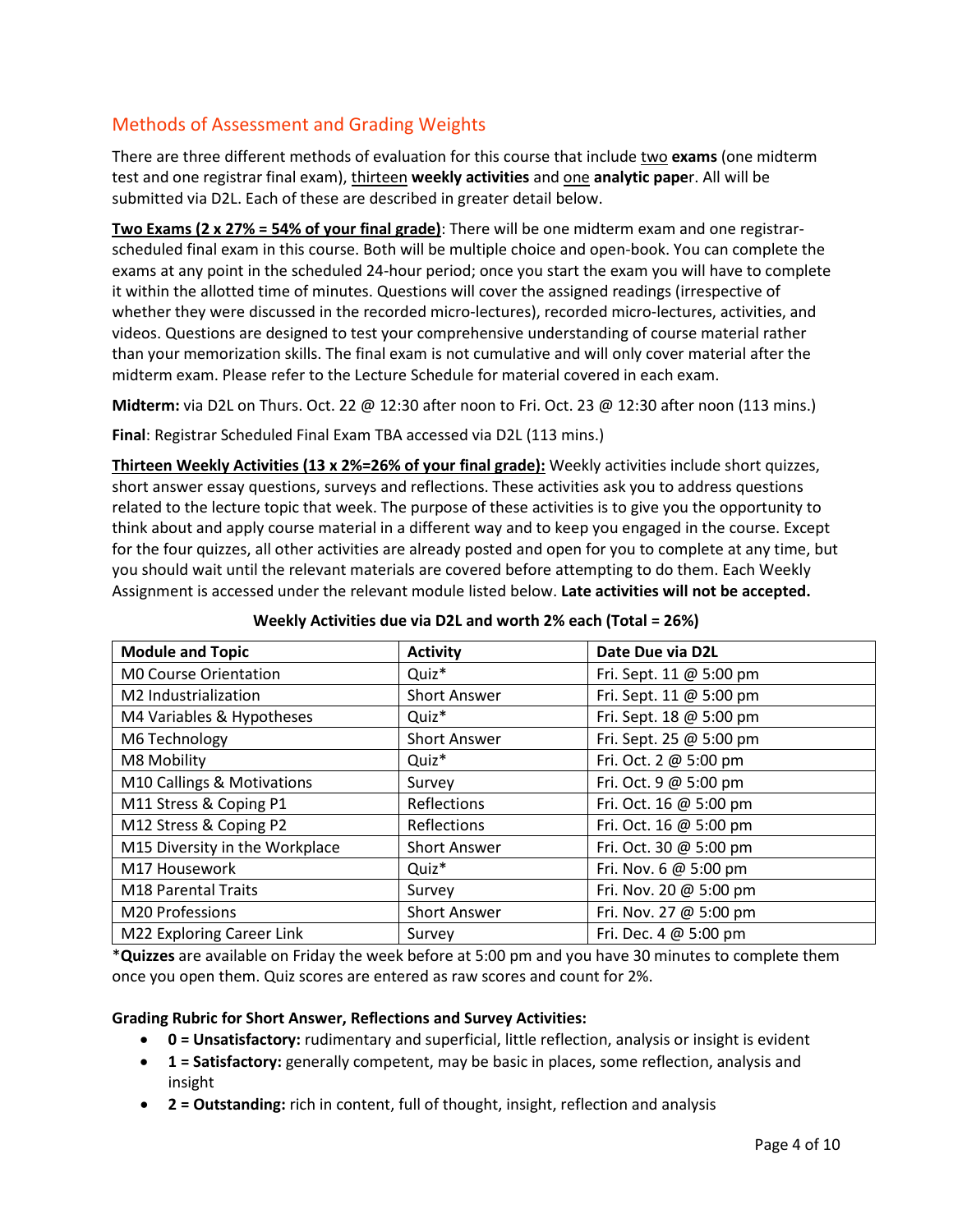**One Analytic Paper (20% 0f your final grade):** Analytic papers are concise essays that explore different aspects of work for a particular topic. Refer to the handout on the assignments posted on D2L for more details. You will choose **one** of the four topics. The assignment is found in Week 0 Welcome and Orientation to the course. *Note that each essay has a different due date. You can only submit one paper and you cannot submit another paper to improve your grade. The late penalty is 10% per day.* 

| <b>Paper Topic</b>                             | Due Date                       |
|------------------------------------------------|--------------------------------|
| Paper 1: What's to Like About this Job?        | Fri. Oct. 9 $@5:00$ pm via D2L |
| Paper 2: Job Stress and Coping                 | Fri. Oct. 30 @ 5:00 pm via D2L |
| Paper 3: Balancing Work and Family             | Fri. Nov. 20 @ 5:00 pm via D2L |
| Paper 4: Professional Training and Work Issues | Fri. Dec. 4 @ 5:00 pm via D2L  |

### Final Exam Information

There will be a Registrar Scheduled Final Exam and the date will be announced once it is scheduled.

### Grading Scale

Letter grades will be assigned and submitted to the registrar based on the following scale:

| Grade     | <b>Percent range</b> | <b>Grade Point Value</b> | <b>Description</b>                          |
|-----------|----------------------|--------------------------|---------------------------------------------|
| A+        | $96 - 100%$          | 4.0                      | Outstanding performance                     |
| A         | $90 - 95.99%$        | 4.0                      | <b>Excellent performance</b>                |
| А-        | $85 - 89.99%$        | 3.7                      | Approaching excellent performance           |
| B+        | $80 - 84.99%$        | 3.3                      | Exceeding good performance                  |
| B         | $75 - 79.99%$        | 3.0                      | Good performance                            |
| <b>B-</b> | $70 - 74.99%$        | 2.7                      | Approaching good performance                |
| $C+$      | $67 - 69.99%$        | 2.3                      | Exceeding satisfactory performance          |
| C         | $63 - 66.99%$        | 2.0                      | Satisfactory performance                    |
| $C -$     | $59 - 62.99%$        | 1.7                      | Approaching satisfactory performance        |
| D+        | $55 - 58.99%$        | 1.3                      | Marginal pass. Insufficient preparation for |
|           |                      |                          | subsequent courses in the same subject      |
| D         | $50 - 54.99%$        | 1.0                      | Minimal Pass. Insufficient preparation for  |
|           |                      |                          | subsequent courses in the same subject.     |
| F         | <50%                 | 0                        | Failure. Did not meet course requirements.  |

### Schedule of Asynchronous Lectures and Readings

I have set up the 24 asynchronous modules so that each one corresponds to what was previously covered in a 75-minute TR class. As such, you should plan to cover two modules per week to stay on schedule. **All of the module lectures are asynchronous so it is up to you to decide when to cover the material but I have listed dates to help you stay on track. Please refer to the module descriptions on D2L for information and access to additional course materials.** Power Point slides with the recorded lectures will be available on D2L prior to beginning of each section to the course.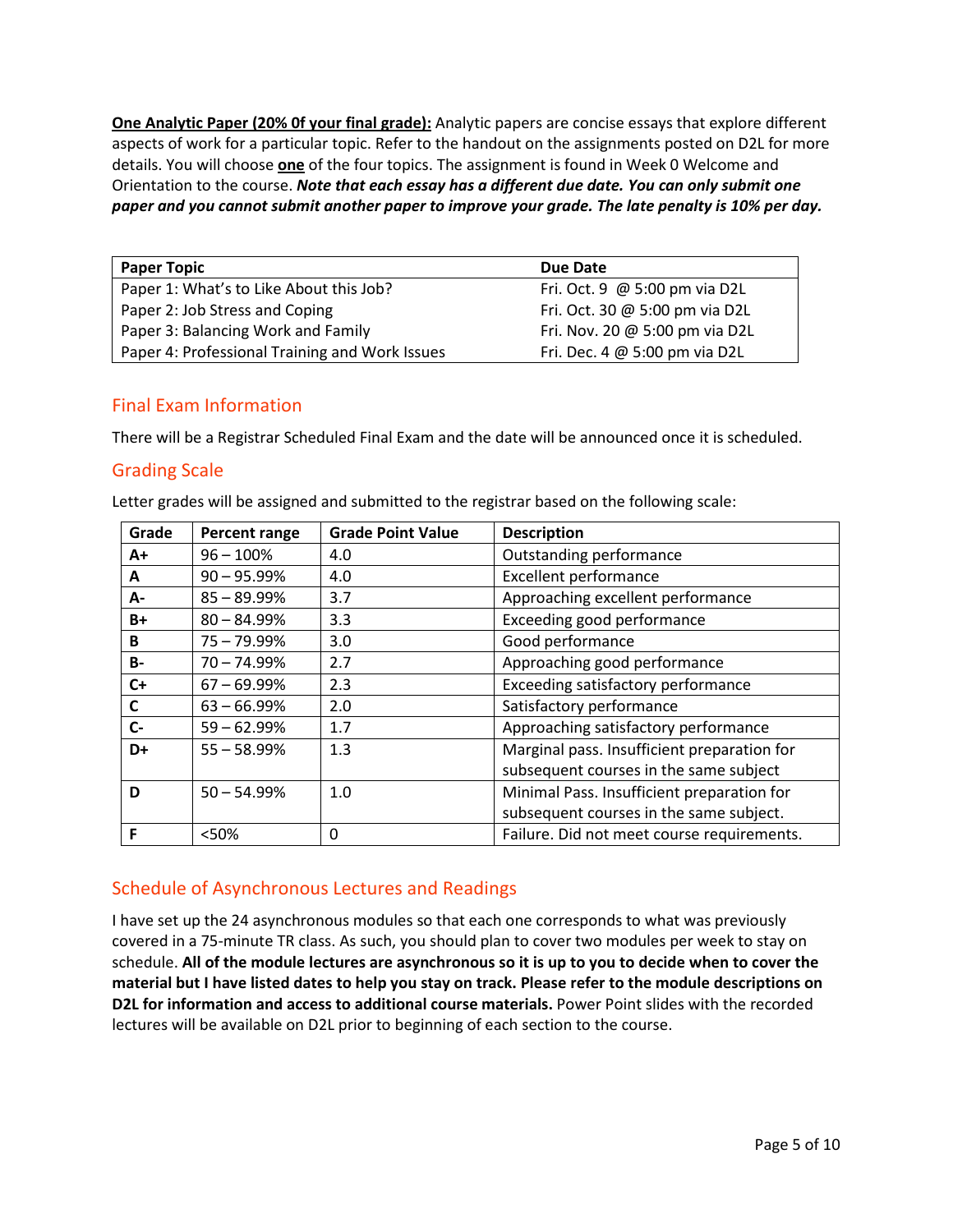| <b>MODULE AND</b>                |                                                                                 |                                    |
|----------------------------------|---------------------------------------------------------------------------------|------------------------------------|
| <b>SUGGESTED DATE</b>            | <b>TOPIC</b>                                                                    | <b>READING</b>                     |
| M1 September 8                   | Introduction                                                                    | Volti, Introduction                |
|                                  |                                                                                 |                                    |
| M2 September 10                  | <b>I: THE CHANGING NATURE OF WORK</b><br>Industrialization and its Consequences | Volti, Chap. 3                     |
| M3 September 15                  | <b>Bureaucratic Organizations</b>                                               | Volti, Chap. 4                     |
| M4 September 17                  | "Bureaucracy isn't Always Bad"                                                  | R1 Rai                             |
| M5 September 22                  | <b>Technology and Work</b>                                                      | Volti, Chap. 5                     |
| M6 September 24                  | "Production-Line Approach to Service"                                           | R <sub>2</sub> Levitt              |
| M7 September 29                  | <b>Section Review</b>                                                           |                                    |
|                                  |                                                                                 |                                    |
|                                  | <b>II: LIFE ON THE JOB</b>                                                      |                                    |
| M8 October 1                     | Who Gets What?                                                                  | Volti, Chap. 10                    |
| M9 October 6                     | Work and its Rewards                                                            | Volti, Chap. 11                    |
| M10 October 8                    | "The Call of the Wild"                                                          | R3 Bunderson & Thompson            |
| M11 October 13                   | The Perils and Pressure of Work                                                 | Volti, Chap. 12                    |
| M12 October 15                   | "Not All Coping Strategies are Created Equal"                                   | R4 Lemaire & Wallace               |
| M13 October 20                   | <b>Exam Review</b>                                                              |                                    |
|                                  |                                                                                 |                                    |
| October 22                       | <b>Midterm Exam</b>                                                             |                                    |
|                                  | <b>III: WOMEN AND WORK</b>                                                      |                                    |
| M14 October 27                   |                                                                                 |                                    |
| M15 October 29                   | Diversity in the Workplace<br>"When Professionals become Mothers"               | Volti, Chap. 13<br>R5 Cuddy et al. |
| M <sub>16</sub> November 3       | Work Roles and Life Roles                                                       | Volti, Chap. 14                    |
| M17 November 5                   | "Housework"                                                                     | R6 Bianchi et al.                  |
| November 10-12                   | <b>Reading Week</b>                                                             |                                    |
| M18 November 17                  | <b>Section Review</b>                                                           |                                    |
|                                  |                                                                                 |                                    |
|                                  | <b>IV: PREPARING TO WORK</b>                                                    |                                    |
| M19 November 19                  | Workplace Culture and Socialization                                             | Volti, Chap. 8                     |
| M20 November 24                  | <b>Professions and Professionals</b>                                            | Volti, Chap. 9                     |
| M21 November 26                  | "Professionalizing Body Art"                                                    | R7 Maroto                          |
| M22 December 1                   | Getting a Job                                                                   | Volti, Chap. 7                     |
| M23 December 3<br>M24 December 8 | "Exploring Motivations"<br><b>Exam Review</b>                                   | R8 Schleef                         |
| <b>Registrar Scheduled</b>       | <b>Final Exam</b>                                                               |                                    |

## Absences and Deferrals

Students who are absent from class assessments (tests, participation activities, or other assignments) should inform their instructors as soon as possible. Instructors may request that evidence in the form of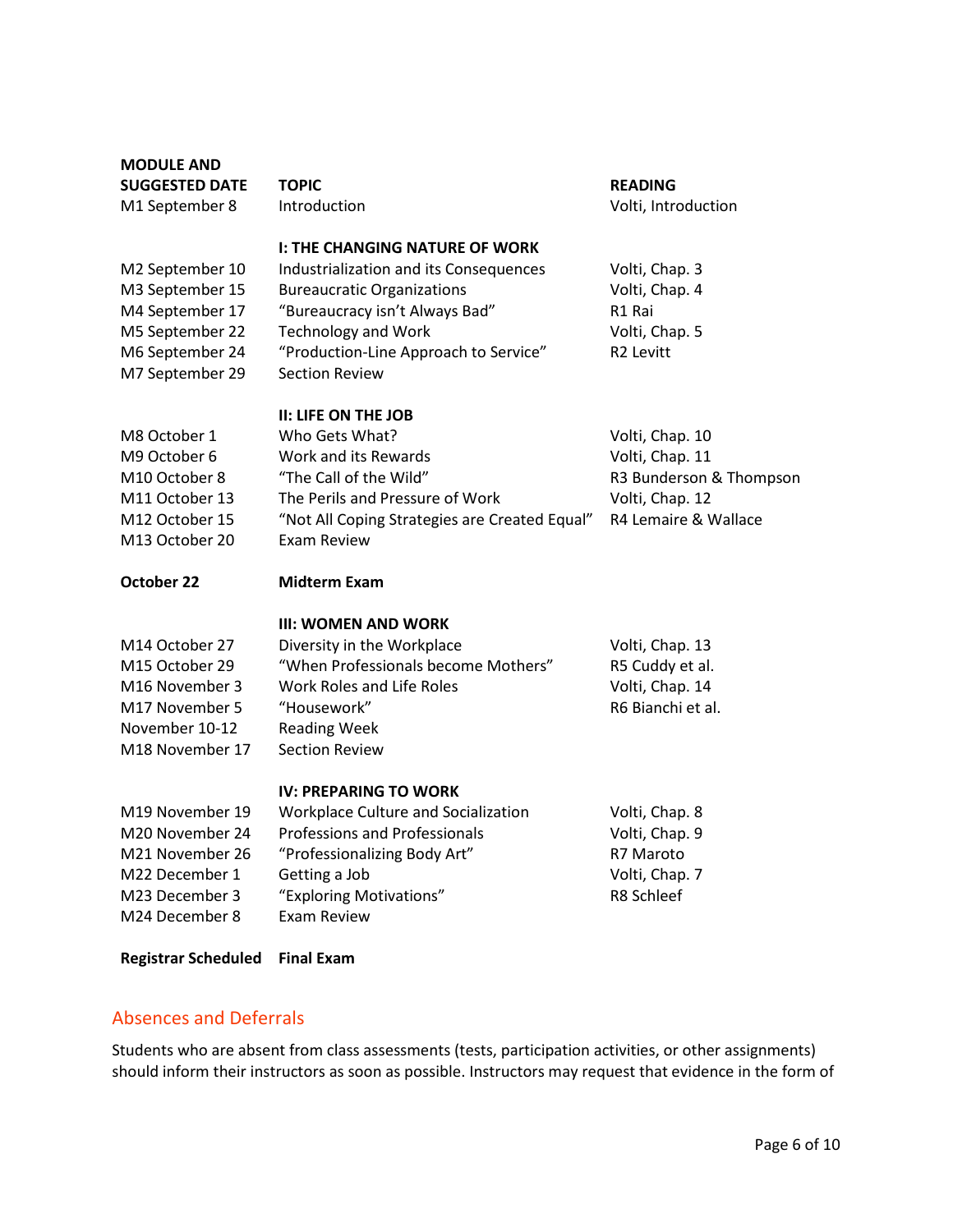documentation be provided. If the reason provided for the absence is acceptable, instructors may decide that any arrangements made can take forms other than make-up tests or assignments.

**Deferred Final Exam Form:** Please note that requests to defer a Registrar scheduled final exam are dealt with through the Registrar's Office. Further information can be found at: <https://www.ucalgary.ca/registrar/exams/deferred-exams>

**Deferred Term Work Form:** Deferral of term work past the end of a term requires a form to be filled out by the student and submitted, along with any supporting documentation, to the instructor. The form is available at:

<https://live-ucalgary.ucalgary.ca/sites/default/files/teams/14/deferral-of-term-work-2020.pdf> Once an extension date has been agreed between instructor and student, the instructor will email the form to the Faculty of Arts Program Information Centre (ascarts@ucalgary.ca) for approval by the Associate Dean.

### Grade Reappraisal

Within two weeks of the date the exam/assignment is returned, students seeking reappraisal of examinations or assignments must submit a written response to the instructor explaining the basis for reconsideration of one's mark. The instructor will reconsider the grade assigned and will let the student know their rationale. If the student wishes will book a time with the student to discuss his or her work and rationale. It should be noted that a re- assessed grade may be raised, lowered, or remain the same.

### Handing in Papers, Assignments

- 1. The main Sociology Department office does not deal with any course-related matters. Please speak directly to your instructor.
- 2. **Protection of Privacy:** The Freedom of Information and Protection of Privacy (FOIPP) legislation does not allow students to retrieve any course material from public places. Anything that requires handing back will be returned directly during class or office hours. If students are unable to pick up their assignments from the instructor, they can provide the instructor with a stamped, self-addressed envelope to be used for the return of the assignment. Private information related to the individual student is treated with the utmost regard by the faculty at the University of Calgary
- 3. Final grades are not posted by the Sociology Department. They are only available online.

### Guidelines for Class Chat and Check In Zoom Sessions

Zoom is a video conferencing program that will allow us to meet on Thursdays at 12:30-1:45 for a "live" video conference, so that we have the opportunity to meet each other virtually and discuss relevant course topics as a learning community. I have posted start up information and Zoom Q & A under "Tips for Online Learning" on the class Discussion Board on D2L.

To help ensure Zoom sessions are private, do not share the Zoom link or password with others, or on any social media platforms. Zoom links and passwords are only intended for students registered in the course. Zoom recordings and materials presented in Zoom, including any teaching materials, must not be shared, distributed or published without the instructor's permission.

The use of video conferencing programs relies on participants to act ethically, honestly and with integrity; and in accordance with the principles of fairness, good faith, and respect (as per the Code of [Conduct\)](https://www.ucalgary.ca/policies/files/policies/code-of-conduct.pdf). When entering Zoom or other video conferencing sessions (such as MS Teams), you play a role in helping create an effective, safe and respectful learning environment. Please be mindful of how your behaviour in these sessions may affect others. Participants are required to use names officially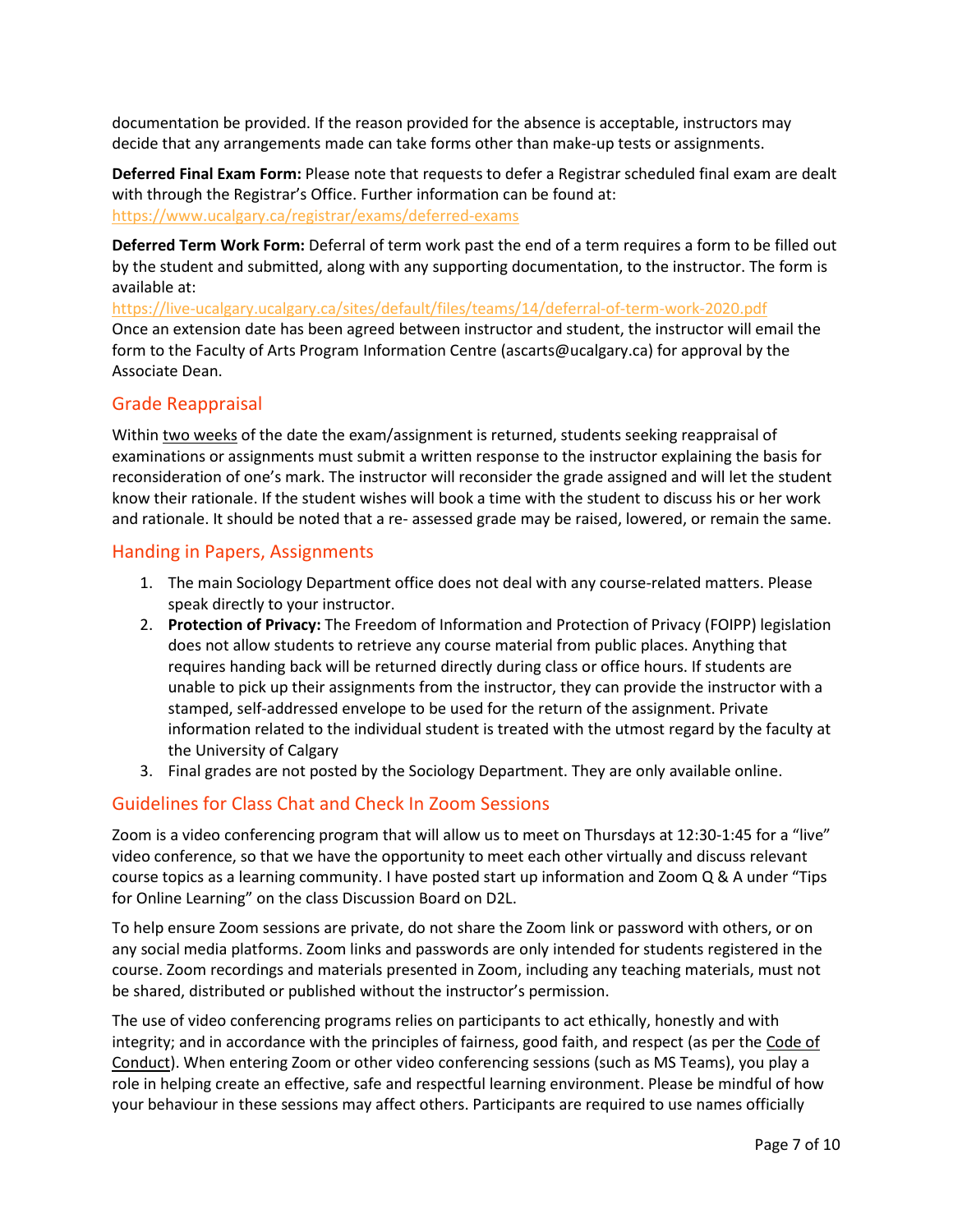associated with their UCID (legal or preferred names listed in the Student Centre) when engaging in these activities. The instructor can remove those whose names do not appear on class rosters. Noncompliance may be investigated under relevant University of Calgary conduct policies (e.g. [Student Non-](https://ucalgary.ca/policies/files/policies/non-academic-misconduct-policy.pdf)[Academic Misconduct Policy\)](https://ucalgary.ca/policies/files/policies/non-academic-misconduct-policy.pdf). If participants have difficulties complying with this requirement, they should email the instructor of the class explaining why, so the instructor may consider whether to grant an exception, and on what terms. For more information on how to get the most out of your zoom sessions visit[: https://elearn.ucalgary.ca/guidelines-for-zoom/.](https://elearn.ucalgary.ca/guidelines-for-zoom/)

Please be prepared, as best as you are able, to join class in a quiet space that will allow you to be fully present and engaged in Zoom sessions. Students will be advised by their instructor when they are expected to turn on their webcam (for group work, presentations, etc.). The instructor will not record the online sessions as they are optional and attendance is not required or taken. These sessions will be used to support student learning only and will not be shared or used for any other purpose.

### Research Ethics

Students are advised that any research with human subjects – including any interviewing (even with friends and family), opinion polling, or unobtrusive observation – must have the approval of the Faculty Ethics Committee. In completing course requirements, students must not undertake any human subjects research without discussing their plans with the instructor, to determine if ethics approval is required.

### Copyright Legislation

All students are required to read the University of Calgary policy on Acceptable Use of Material Protected by Copyright [\(https://www.ucalgary.ca/policies/files/policies/acceptable-use-of-material](https://www.ucalgary.ca/policies/files/policies/acceptable-use-of-material-protected-by-copyright-policy.pdf)[protected-by-copyright-policy.pdf\)](https://www.ucalgary.ca/policies/files/policies/acceptable-use-of-material-protected-by-copyright-policy.pdf) and requirements of the Copyright Act [\(https://laws](https://laws-lois.justice.gc.ca/eng/acts/C-42/index.html)[lois.justice.gc.ca/eng/acts/C-42/index.html\)](https://laws-lois.justice.gc.ca/eng/acts/C-42/index.html) to ensure they are aware of the consequences of unauthorized sharing of course materials (including instructor notes, electronic versions of textbooks etc.). Students who use material protected by copyright in violation of this policy may be disciplined under the Non-Academic Misconduct Policy.

### Instructor Intellectual Property

Course materials created by professor(s) (including course outlines, recorded lectures, presentations and posted notes, labs, case studies, assignments and exams) remain the intellectual property of the professor(s). These materials may NOT be reproduced, redistributed or copied without the explicit consent of the professor. The posting of course materials to third party websites such as note-sharing sites without permission is prohibited. Sharing of extracts of these course materials with other students enrolled in the course at the same time may be allowed under fair dealing.

### Recording of Lectures

Note that the audio or video recording of lectures and taking screengrabs of PowerPoint slides during the lecture are not permitted without explicit authorization. The non-authorized media recording of lectures is inconsistent with the Code of Conduct and may result in discipline in accordance with the Student Non-Academic Misconduct Policy and Procedure. For more information click here: [https://www.ucalgary.ca/policies/files/policies/non-academic-misconduct-policy.pdf.](https://www.ucalgary.ca/policies/files/policies/non-academic-misconduct-policy.pdf)

### Sharing of Lecture Notes and Exam Questions

Note that publicly sharing lectures notes and exam questions on 3rd party sites such as OneClass, StudyBlue, Quizlet, Course Hero, etc. is not permitted. If you wish to use these helpful studying tools, make sure you adjust your privacy settings accordingly. Any violations are subject to investigation under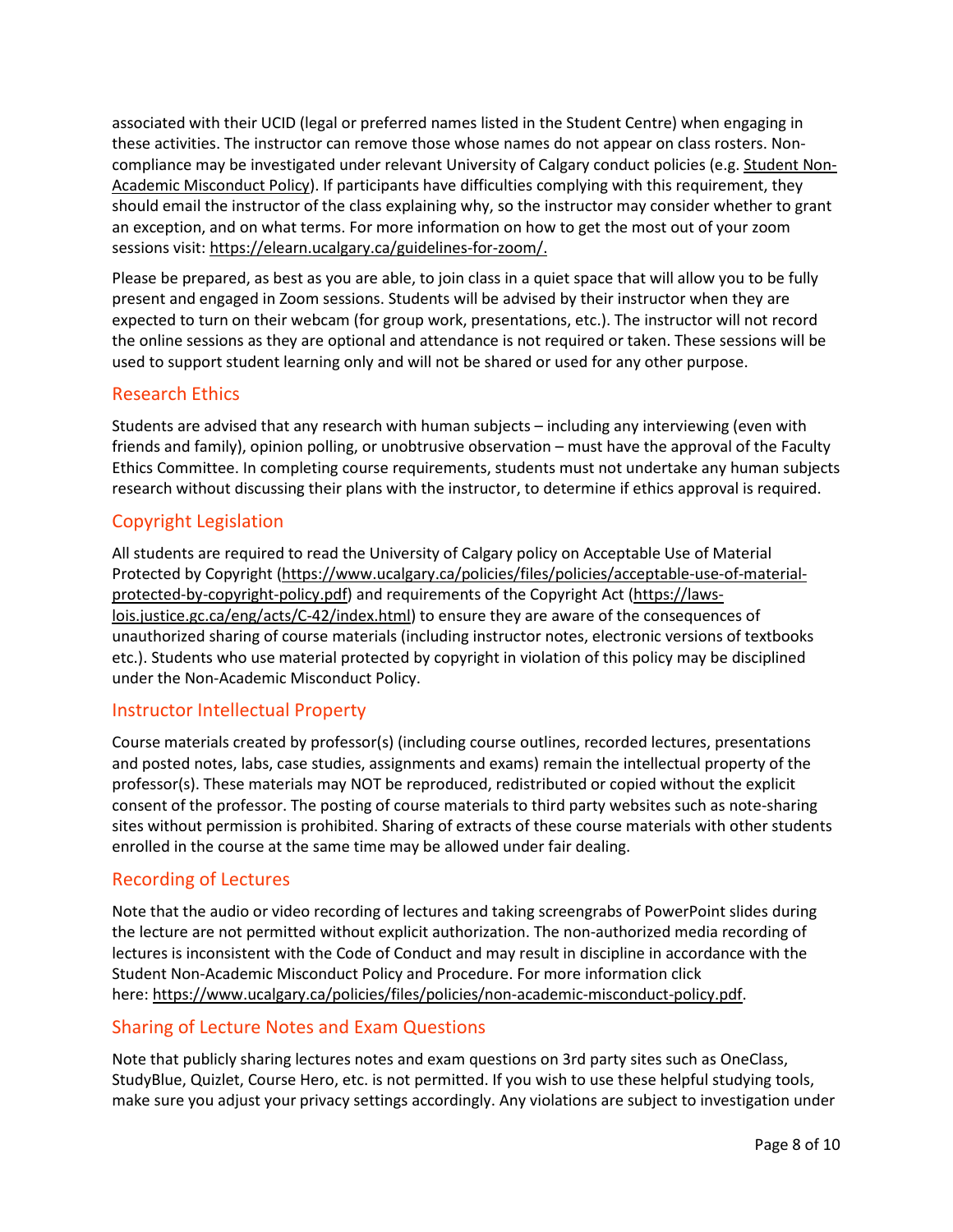the UofC Student Non-Academic Misconduct Policy. For more information, click here[:https://www.ucalgary.ca/policies/files/policies/non-academic-misconduct-policy.pdf.](https://www.ucalgary.ca/policies/files/policies/non-academic-misconduct-policy.pdf)

### Academic Misconduct

Please refer to the website listed below for information on University of Calgary policies on Plagiarism/Cheating/Other Academic Misconduct: <http://www.ucalgary.ca/pubs/calendar/current/k.html>

### Academic Accommodation

Students seeking an accommodation based on disability or medical concerns should contact Student Accessibility Services; SAS will process the request and issue letters of accommodation to instructors. For additional information on support services and accommodations for students with disabilities, visit www.ucalgary.ca/access/. Students who require an accommodation in relation to their coursework based on a protected ground other than disability should communicate this need in writing to their Instructor. The full policy on Student Accommodations is available at: <http://www.ucalgary.ca/policies/files/policies/student-accommodation-policy.pdf>

Students needing an Accommodation based on a Protected Ground other than Disability, should communicate this need, preferably in writing, to the course instructor.

### Libraries & Cultural Resources

To contact your librarian or find out about the resources and services available to sociology students go to the Sociology Library guide[: https://library.ucalgary.ca/guides/sociology.](https://library.ucalgary.ca/guides/sociology) To access the main Library website go to: [https://library.ucalgary.ca](https://library.ucalgary.ca/)

### Wellness and Mental Health Resources

The University of Calgary recognizes the pivotal role that mental health plays in physical health, social connectedness and academic success, and aspires to create a caring and supportive campus community where individuals can freely talk about mental health and receive support when needed. We encourage you to explore the excellent mental health resources available throughout the university community, such as counselling, self-help resources, peer support or skills-building available through Student Wellness Services [\(https://www.ucalgary.ca/wellness-services/services/mental-health-services\)](https://www.ucalgary.ca/wellness-services/services/mental-health-services) and the Campus Mental Health Strategy [\(http://www.ucalgary.ca/mentalhealth/\)](http://www.ucalgary.ca/mentalhealth/).

### Student Success Centre

The Student Success Centre provides services and programs to ensure students can make the most of their time at the University of Calgary. Our advisors, learning support staff, and writing support staff assist students in enhancing their skills and achieving their academic goals. They provide tailored learning support and advising programs, as well as one-on-one services, free of charge to all undergraduate and graduate students. For more information visit: [https://www.ucalgary.ca/student](https://www.ucalgary.ca/student-services/student-success)[services/student-success](https://www.ucalgary.ca/student-services/student-success)

### Student Ombuds Office

The Student Ombuds Office supports and provides a safe, neutral space for students. For more information, please visit www.ucalgary.ca/ombuds/ or email [ombuds@ucalgary.ca.](file://trifs1.uc.ucalgary.ca/SOCI/Admin/07_Course%20Outlines/ombuds@ucalgary.ca)